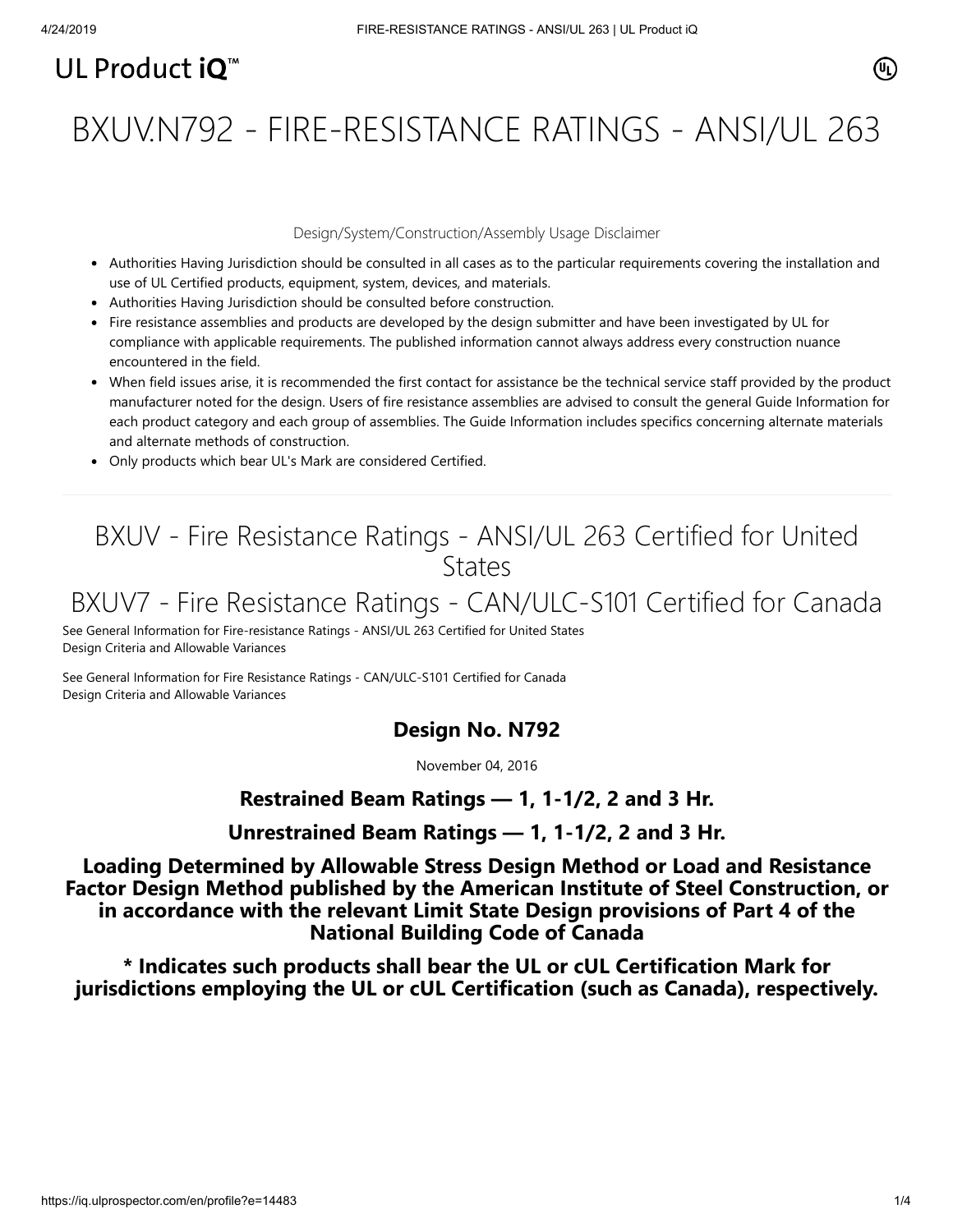4/24/2019 FIRE-RESISTANCE RATINGS - ANSI/UL 263 | UL Product iQ



1. **Steel Joist —** Composite or non-composite min 10K1 or min depth and weight shall be 10 in and 4.8 lb/ft respectively. May be uncoated or provided with a shop coat of paint. Designed per S.J.I. specifications for a max design stress of 50,000 psi (50 ksi). Top chords shall consist of two angles measuring 1-1/4 by 1-1/4 by 0.136 in. thick, min. Bottom chords shall consist of two angles measuring 1 by 1 by 0.112 in. thick, min. The first diagonal web member at each end shall consist of a min 0.62 in. dia. round bar. All remaining web members shall consist of 0.50 in. dia. round bars, min. Bridging per S.J.I specifications when non-composite joists are used.

2. **Normal Weight or Lightweight Concrete —** 2-1/2 in. min above crest of flutes. Normal weight concrete: carbonate or siliceous aggregate, 3500 psi compressive strength, unit weight 145 ± 3 pcf. Lightweight concrete: expanded shale, clay, or slate aggregate by rotary-kiln method, 3500 psi compressive strength, unit weight 110 ± 3 pcf.

3. **Shear Connector —** (Optional) — Studs, min 1/2 in. dia. headed type or equivalent per A.I.S.C. specifications. Welded to the top chord of joist through the steel floor units. Stud welding, as recommended by the stud manufacturer, should be followed.

4. **Welded Wire Fabric —** Min 6x6-W1.4xW1.4.

5. **Steel Floor and Form Units —** 1-1/2 to 3 in. deep fluted, cellular or corrugated units, welded to joist.

6. **Spray-Applied Fire Resistive Materials\* —** Prepared by mixing with water. Spray-applied in one or more coats to joist surfaces to a min final thickness as shown in the tables below. Joist surfaces must be clean and free of dirt, loose scale and oil. Crest areas of deck above the joist shall be filled with Spray-Applied Fire Resistive Materials. When metal lath (Item 7) is used on joist, Spray-Applied Fire Resistive Materials is to be applied over lath with no min thickness requirement.

Min average density of 15 pcf and min individual density of 14 pcf for Type 300, 300AC, 300ES, 300HS, 300N, 3000, 3000ES and . For Types 400, 400AC and 400ES min average and min individual density of 22 and 19 pcf, respectively. Min avg density of 44 pcf with min ind value of 40 pcf for Types M-II and TG. Min avg density of 47 pcf, with min individual value of 43 pcf for Type M-II/P. For method of density determination, see Design Information Section, Sprayed Material.

The thicknesses of Spray-Applied Fire Resistive Materials shown in the table below are applicable when the joists are supporting solid concrete slabs or floor assemblies containing only fluted floor or form units with normal weight concrete.

|                  | <b>Restrained Beam</b> |                  | <b>Unrestrained Beam</b> |                     |
|------------------|------------------------|------------------|--------------------------|---------------------|
| <b>Rating Hr</b> | Joists $> 4'$ OC       | Joists $<$ 4' OC | Joists $> 4'$ OC         | Joists $\leq$ 4' OC |
|                  | 3/4                    | 3/4              | 3/4                      | 3/4                 |
| $1 - 1/2$        | 3/4                    | 3/4              | $1 - 1/8$                |                     |
| 2                | 7/8                    | 7/8              | $1 - 9/16$               | $1 - 1/4$           |
| 3                | $1 - 1/2$              | $1 - 1/2$        | $2 - 5/16$               | $1 - 3/4$           |

### **Min Thkns In.**

The thicknesses of Spray-Applied Fire Resistive Materials shown in the table below are applicable when the joists are supporting solid concrete slabs or floor assemblies containing only fluted floor or form units with lightweight concrete.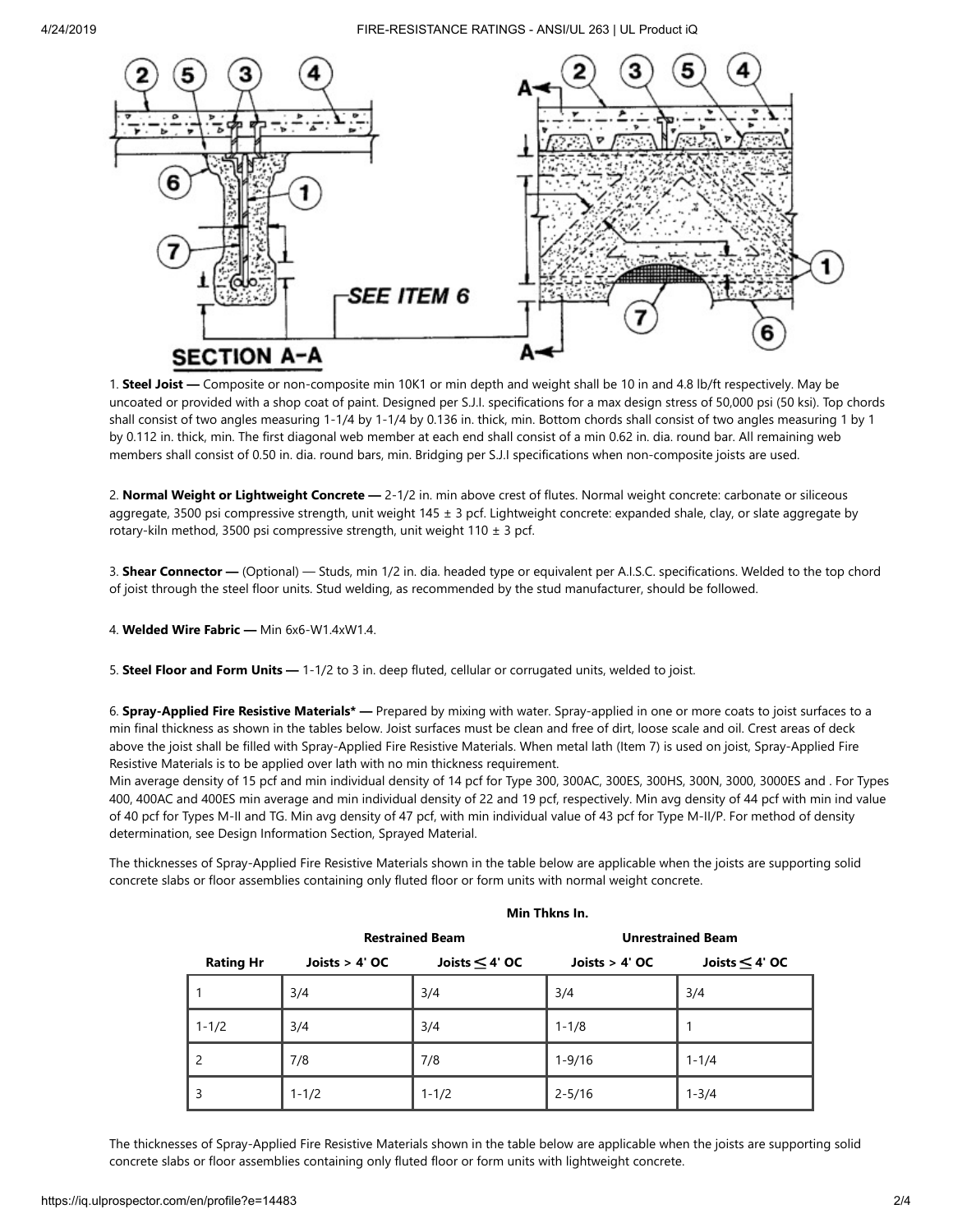#### 4/24/2019 FIRE-RESISTANCE RATINGS - ANSI/UL 263 | UL Product iQ

#### **Min Thkns In.**

|                  | <b>Restrained Beam</b> |                  | <b>Unrestrained Beam</b> |                  |
|------------------|------------------------|------------------|--------------------------|------------------|
| <b>Rating Hr</b> | Joists $> 4'$ OC       | Joists $<$ 4' OC | Joists $> 4'$ OC         | Joists $<$ 4' OC |
|                  | 15/16                  | 3/4              | 15/16                    | 3/4              |
| $1 - 1/2$        | 15/16                  | 3/4              | $1 - 3/8$                | $1 - 1/8$        |
|                  | $1 - 1/8$              | $1 - 1/8$        | $1 - 7/8$                | $1 - 1/2$        |
| 3                | $1 - 15/16$            | $1 - 15/16$      | $2 - 15/16$              | 2                |

The thicknesses of Spray-Applied Fire Resistive Materials shown in the table below are applicable when the joists are supporting floor assemblies containing cellular or corrugated floor units with normal weight concrete.

**Min Thkns In.**

|                  | <b>Restrained Beam</b> |                  | <b>Unrestrained Beam</b> |                  |
|------------------|------------------------|------------------|--------------------------|------------------|
| <b>Rating Hr</b> | Joists $> 4'$ OC       | Joists $<$ 4' OC | Joists $> 4'$ OC         | Joists $<$ 4' OC |
|                  | 15/16                  | 15/16            | 15/16                    | 15/16            |
| $1 - 1/2$        | 15/16                  | 15/16            | $1 - 3/8$                | $1 - 1/4$        |
|                  | $1 - 1/8$              | $1 - 1/8$        | $1 - 15/16$              | $1 - 9/16$       |
| 3                | $1 - 15/16$            | $1 - 15/16$      | 3                        | $2 - 1/4$        |

The thicknesses of Spray-Applied Fire Resistive Materials shown in the table below are applicable when the joists are supporting floor assemblies containing cellular or corrugated floor units with lightweight concrete.

|                  | <b>Restrained Beam</b> |                  | <b>Unrestrained Beam</b> |                  |
|------------------|------------------------|------------------|--------------------------|------------------|
| <b>Rating Hr</b> | Joists $> 4'$ OC       | Joists $<$ 4' OC | Joists $> 4'$ OC         | Joists $<$ 4' OC |
|                  | $1 - 1/8$              | 15/16            | $1 - 1/8$                | 15/16            |
| $1 - 1/2$        | $1 - 3/16$             | $1 - 3/16$       | $1 - 11/16$              | $1 - 3/8$        |
| 2                | $1 - 7/16$             | $1 - 7/16$       | $2 - 3/8$                | $1 - 7/8$        |
| 3                | $2 - 1/2$              | $2 - 1/2$        | Not rated                | $2 - 9/16$       |

#### **Min Thkns In.**

**BERLIN CO LTD** — Types 300, 300ES, 300N, 400, or SB; Types M-II, TG and M-II/P

**GREENTECH THERMAL INSULATION PRODUCTS MFG CO L L C** — Types 300, 300AC, 400, or 400AC; Types M-II, TG and M-II/P

**ISOLATEK INTERNATIONAL** — Types 300, 300AC, 300ES, 300HS, 300N, SB, 400, 400AC, 400ES, 3000, or 3000ES; Types M-II, TG and M-II/P

**NEWKEM PRODUCTS CORP** — Types 300, 300ES, 300N, 400, or SB; Types M-II, TG and M-II/P

7. **Metal Lath —** (Optional) — 3/8 in. diamond mesh, expanded steel weighing min 2.5 lb/sq yd, secured to one side of joist using No. 16 SWG steel tie wire located at mid-height of every other web. When used, the metal lath is to be fully covered with spray-applied resistive material with no min thickness requirements for material applied onto the lath between chords and between web members.

7A. **Glass Fiber Mesh —** (Not Shown) — As an alternate to metal lath (Item 7), min 3/32 in. square mesh, coated fiberglass scrim fabric, weighing a min of 1.9 oz/sq yd, shall be attached to one side of each joist web member. The method of attachment must be sufficient to hold the mesh and fire protection material during application and caring of the material. An acceptable method of attaching the mesh is